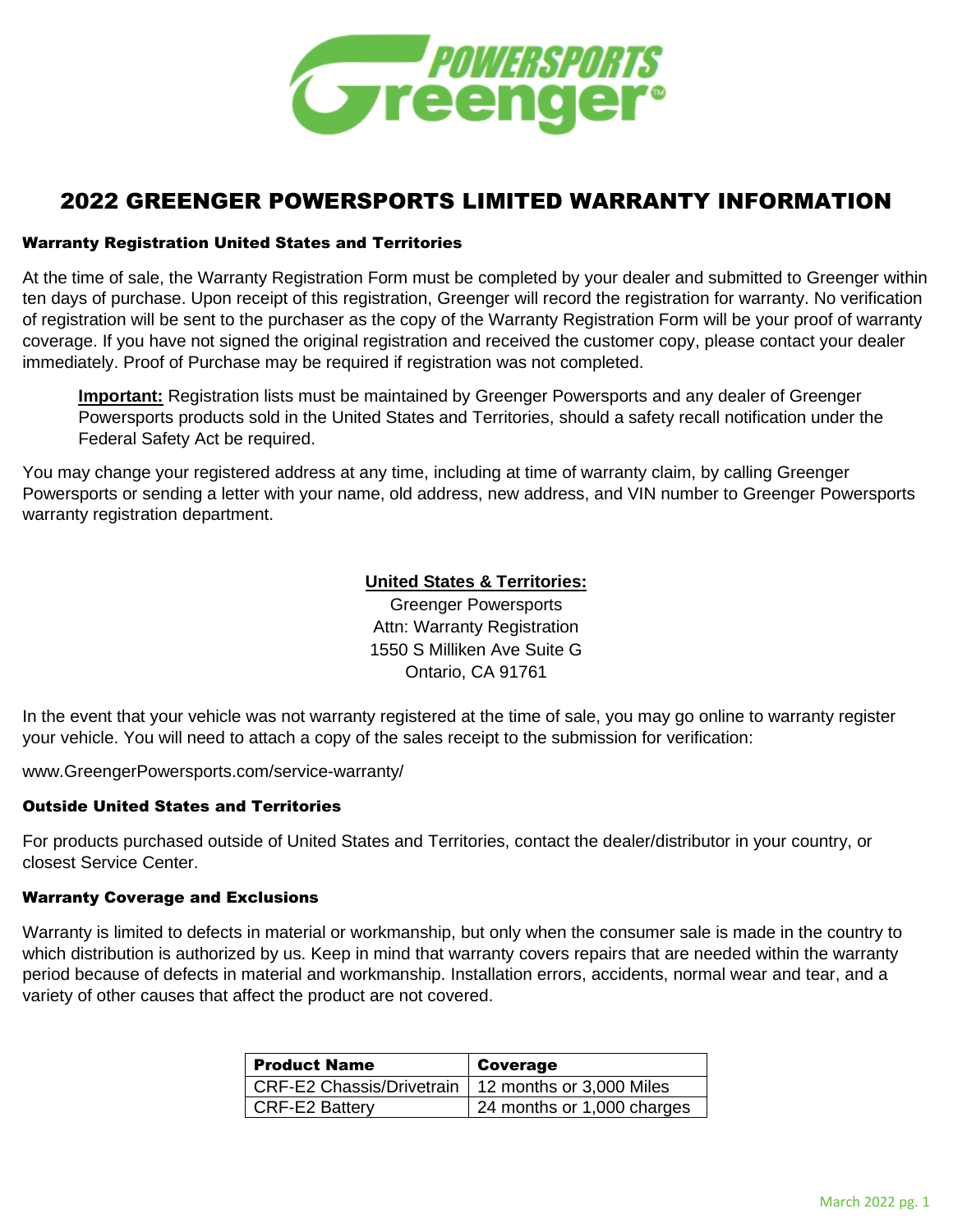### Transfer of Warranty

This limited warranty is transferable to a subsequent purchaser, but only for the remainder of the unused portion of the limited warranty. To transfer the warranty to the subsequent owner, send a copy of the Bill of Sale, new owner's name, address, and vehicle identification number (VIN) to Greenger Warranty Registration Department address above.

#### Conditions That Must Be Met to Obtain Warranty Coverage

Warranty coverage under this Limited Warranty is available only to retail customers that purchase from a Dealer authorized by Greenger Powersports to distribute the product in the country in which the sale occurred, and then only after Greenger Powersports specified Predelivery Inspection and Customer Orientation paperwork is completed and submitted to Greenger Powersports.

Warranty coverage becomes available upon proper registration of the product by the authorized dealer or purchasing customer. Routine maintenance outlined in the Operation and Maintenance Manual must be timely performed in order to maintain warranty coverage. Greenger Powersports reserves the right to make warranty coverage contingent upon proof of proper maintenance.

#### What Greenger Powersports Will Do

Greenger Powersports sole and exclusive obligation under this Limited Warranty is limited to, at our opinion, repairing a defective part, replacing such part or parts with new or Greenger certified remanufactured parts. Genuine Greenger parts, used on approved warranty claims, will be reimbursed at Dealer cost. Greenger Powersports reserves the right to improve or modify products from time to time without assuming an obligation to modify products previously manufactured.

#### How to Obtain Warranty Coverage Under this Limited Warranty

The customer must provide Greenger Powersports with a reasonable opportunity to repair and reasonable access to the product for warranty service. Warranty claims shall be made by delivering the product for inspection to a Greenger Powersports authorized Dealer. A list of dealers and their contact details is available at: www.GreengerPowersports.com

This limited warranty will not cover the purchaser for all related transportation charges and travel time. Proof of registered ownership must be presented to the dealer at the time warranty service is requested in order to obtain coverage under this Limited Warranty.

# What is Not Covered

This limited warranty does not cover routine maintenance items, tune-ups, adjustments, abnormal use, operation of the product in a manner inconsistent with the recommended operation section of the Owner's Manual, neglect, accident, submersion, improper service, use of accessory or part not manufactured or sold by us, operation with chargers, oils or lubricants that are not suitable for the use with the product (see the Operation and Maintenance Manual), alteration or removal of parts, water entering the motor through extended submersion, or damage to the product from insufficient cooling . This warranty also does not cover any vehicle, component, or part that has been altered structurally, modified, neglected, improperly maintained, or used for racing, competition or purposes other than for which it was designed.

This limited warranty excludes damages or failures caused by abuse, accident, fire, or any other cause other than a defect in materials or workmanship and provides no coverage for consumable components, general wear items or any parts exposed to friction surfaces, stresses, environmental conditions and/or contamination for which they were not designed or not intended, including but not limited to the following items: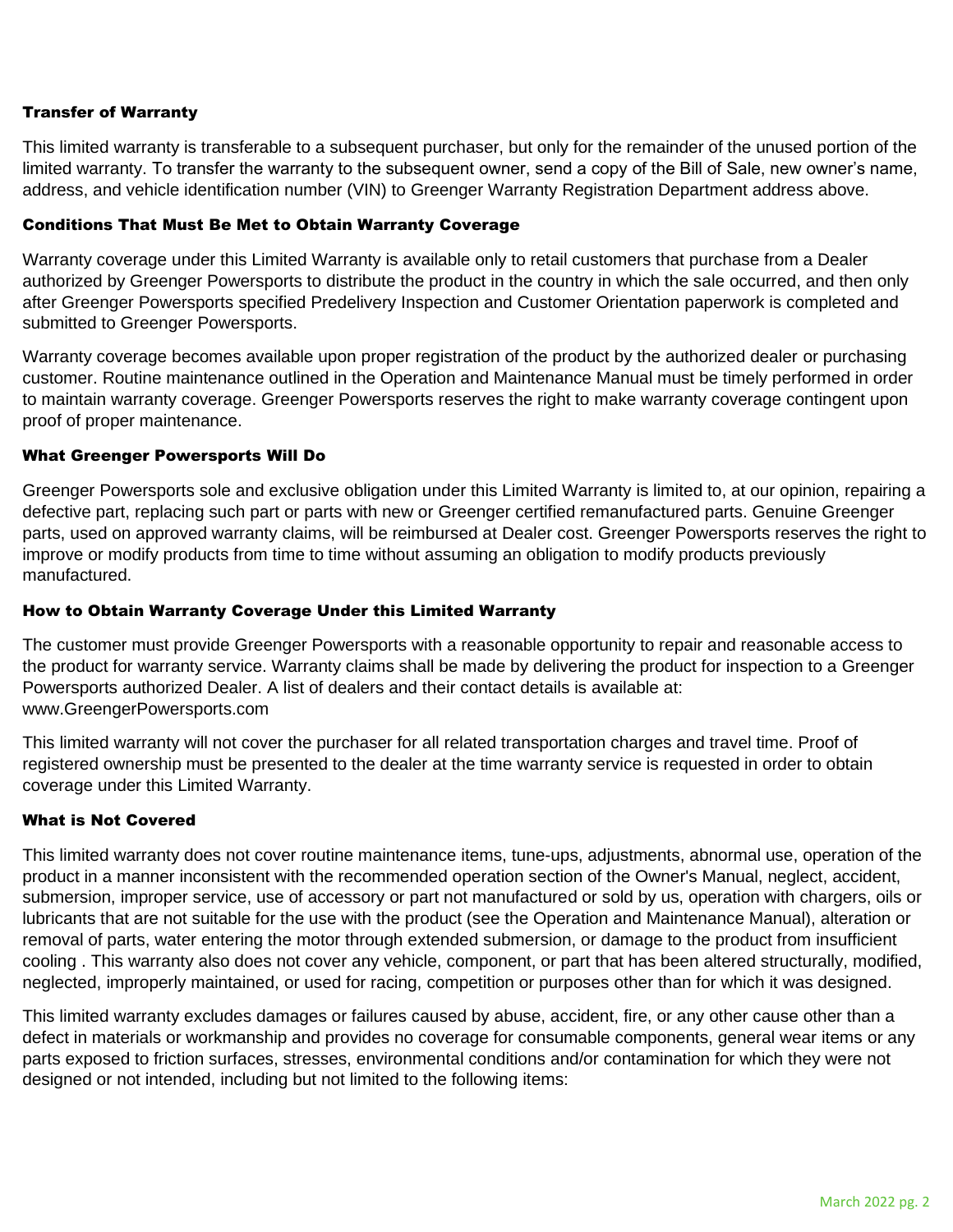| Wheels & Tire                      | Non-Lubricated Motor Components  | <b>Suspension Components</b> |
|------------------------------------|----------------------------------|------------------------------|
| <b>Plastic &amp; Painted Parts</b> | Brake Components (pads & rotors) | Cables                       |
| Wheel Bearings & Seals*            | Seat Assembly                    | Fuses, Relays, Wires         |
| Seals & Gaskets*                   | Fluids & Grease                  | <b>Bushings</b>              |
| Drive Chain                        |                                  |                              |

\*Are covered only if required in conjunction with a Covered Repair.

Expenses related to towing, storage, rental inconvenience, insurance coverage, loan payments, loss of time, loss of income, or any other type of incidental or consequential damages are not covered by this Limited Warranty.

# Questions, contact Customer Assistance: Call 1-909-408-8010 or Email info@greengermotors.com

The remedies set forth in this limited warranty are the only remedies available to any person for breach of this warranty. Greenger shall have no liability to any person for incidental, consequential or special damages of any descriptions, whether arising out of express or implied warranty or any other contract, negligence, or other tort or otherwise. This exclusion of consequential, incidental, and special damages is independent from and shall survive any finding that the exclusive remedy failed of its essential purpose. All implied warranties (Including, but not limited to, any implied warranties of merchantability and fitness for a particular purpose) are limited in duration to the warranty period described herein. Greenger disclaims all express warranties not stated in this warranty.

Some states do not allow limitations on how long an implied warranty lasts, so the above limitation may not apply if it is inconsistent with the controlling state law.

This limited warranty excludes failures not caused by a defect in material or workmanship. This limited warranty does not cover damage due to accidents, abuse or improper handling, maintenance, or use. This limited warranty also does not cover any motor that has been structurally altered, or when the vehicle has been used in racing competition. This limited warranty also does not cover physical damage, corrosion or defects caused by fire, explosions, or other similar causes beyond the control of Greenger. Owners are responsible for performing the scheduled maintenance identified in the owner's manual. Greenger may deny warranty claims for failures that have been caused by the owners or operator's improper maintenance or use, by accidents for which Greenger has no responsibility, or by acts of God. Any qualified repair shop or person may maintain, replace, or repair your vehicle. An authorized Greenger dealer can perform any service that may be necessary for your vehicle. Greenger recommends Greenger parts for repair to motor, related electronics, and battery.

If you have any questions regarding your warranty rights and responsibilities, please contact Customer Assistance: Call 1-909-408-8010 or Email info@greengermotors.com